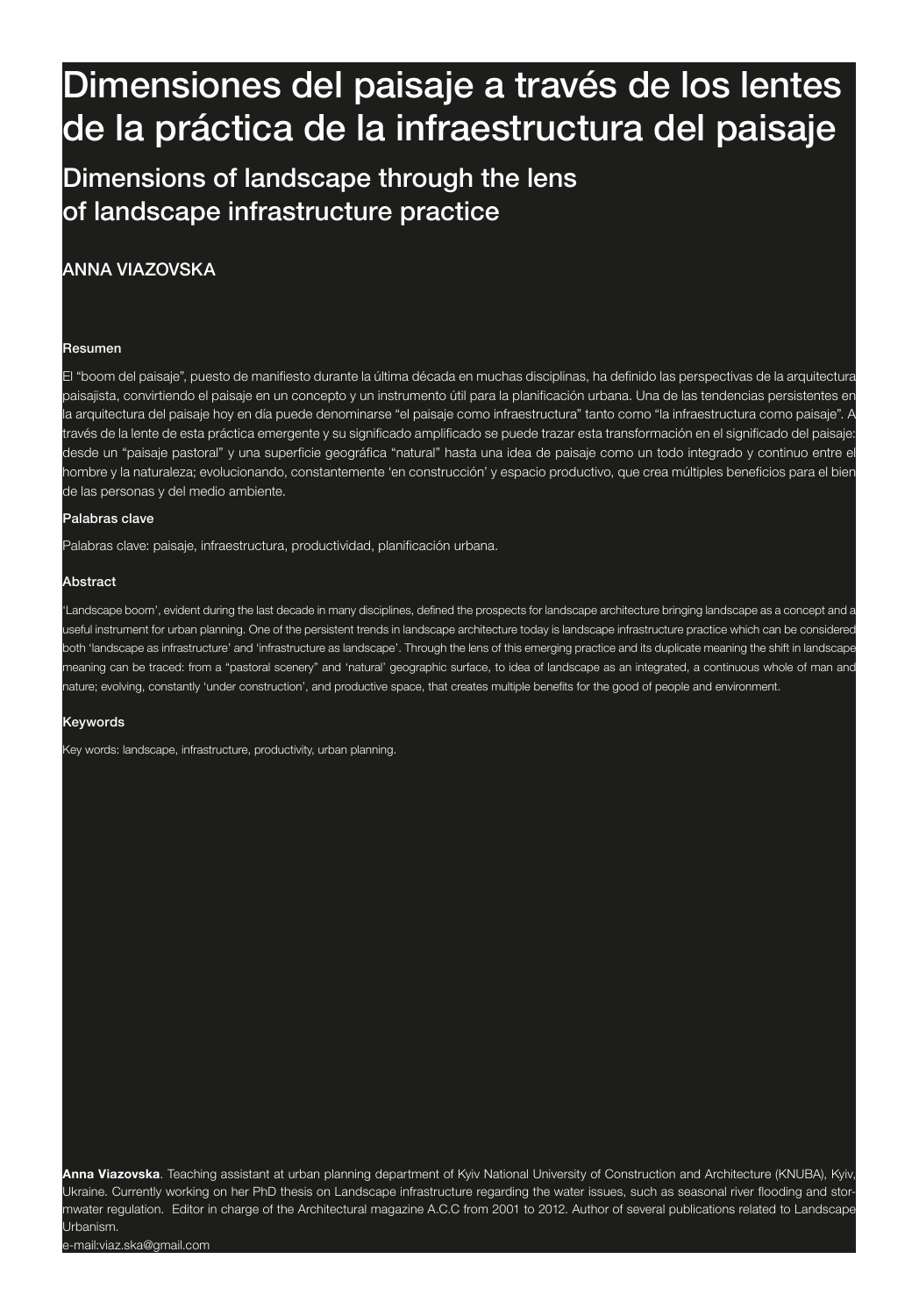## Introduction: Why landscape is important today?

"Landscape research can now holistically address major issues in the social and physical transformation of land, space and environment, and in past, present and future, relevant for addressing the challenges. […] Thus enriched, landscape research can offer itself as a fundamental, integrated research field for studying perceptions as well as materiality, culture as well as nature and longterm historic transformations as well as present states".

> Strategic Initiative of European Science Foundation "Landscape in a Changing World" (2010)

As the "Landscape in a Changing World" report states, the major challenges which the 21<sup>st</sup> century society is facing are deeply embedded in landscape: climate change, energy needs, water and food security, urbanization issues, such as urban and rural transformation, post-industrial development, increasing mobility, demographic changes, to name a few [1]. During the last decade the notion 'landscape' has been largely 'denaturalized', conceptualized and as a result has overcome its purely geographical meaning for the broader interdisciplinary discourse. Landscape today appears to be not just a good metaphor for common use like atmosphere or climate, but rather a helpful concept for the modern world in its attempts to renew lost connections between cities and nature, people and environment while dealing with the global issues. Its effectiveness is being proved, for example, by popular landscape urbanism practice. Landscape is now widely understood to be the result of the action and interaction of natural and human processes [2]. As simultaneously natural and cultural space, landscape seems to be very prospective for ecologists, urbanists, architects and landscape architects as well as historians and sociologists, with respect to its ability to cross the disciplinary borders and to merge humanities, natural and applied sciences. For instance, anthropologist Tim Ingold (1993) finds landscape a common field for archeology and anthropology: "The landscape tells – or rather is – a story. It enfolds the lives and times of predecessors who, over the generations, have moved around in it and played their part in its formation" [3, p.152]. And geographer Denis Cosgrove (2004) sees landscape to be extremely useful to link historical and geographical science as soon as "historians reconnect with questions of space and spatiality, recognizing that *where* events occur contributes a great deal toward understanding *how* and *why* they occur" [4, p.69].

The changes in the meaning of landscape dramatically influence landscape architecture discipline. Traditionally scenic and pleasing, practice of landscape architecture recombines now with its productive, infrastructural and transformative capacities. It becomes an "art of the survival" as Kongjian Yu (2006) says, essential in our urbanized, global, and industrialized era. He sees the landscape architecture strength in overcoming association with gardening, and instead declaring its origins in the survival skills of our ancestors, "who had to endure a changeable environment, ensuring a safe place away from floods and enemies, while surviving by leveling the land, planting and irrigating crops, and saving water and other resources for sustaining the family and the people" [5]. If perceived this way, landscape architecture true significance unfolds on a bigger scale, and this is illustrated perfectly well with the first official landscape architect's -Frederic Law Olmsted – professional duties: according to Charles Waldheim (2013), "the first appointment of a landscape architect in America was not for the design of a park, pleasure ground, or public garden. The new professional was first commissioned with the planning of northern Manhattan. In this context the landscape architect was originally conceived as a professional responsible for divining the shape of the city itself, rather than pastoral exceptions to it" [6].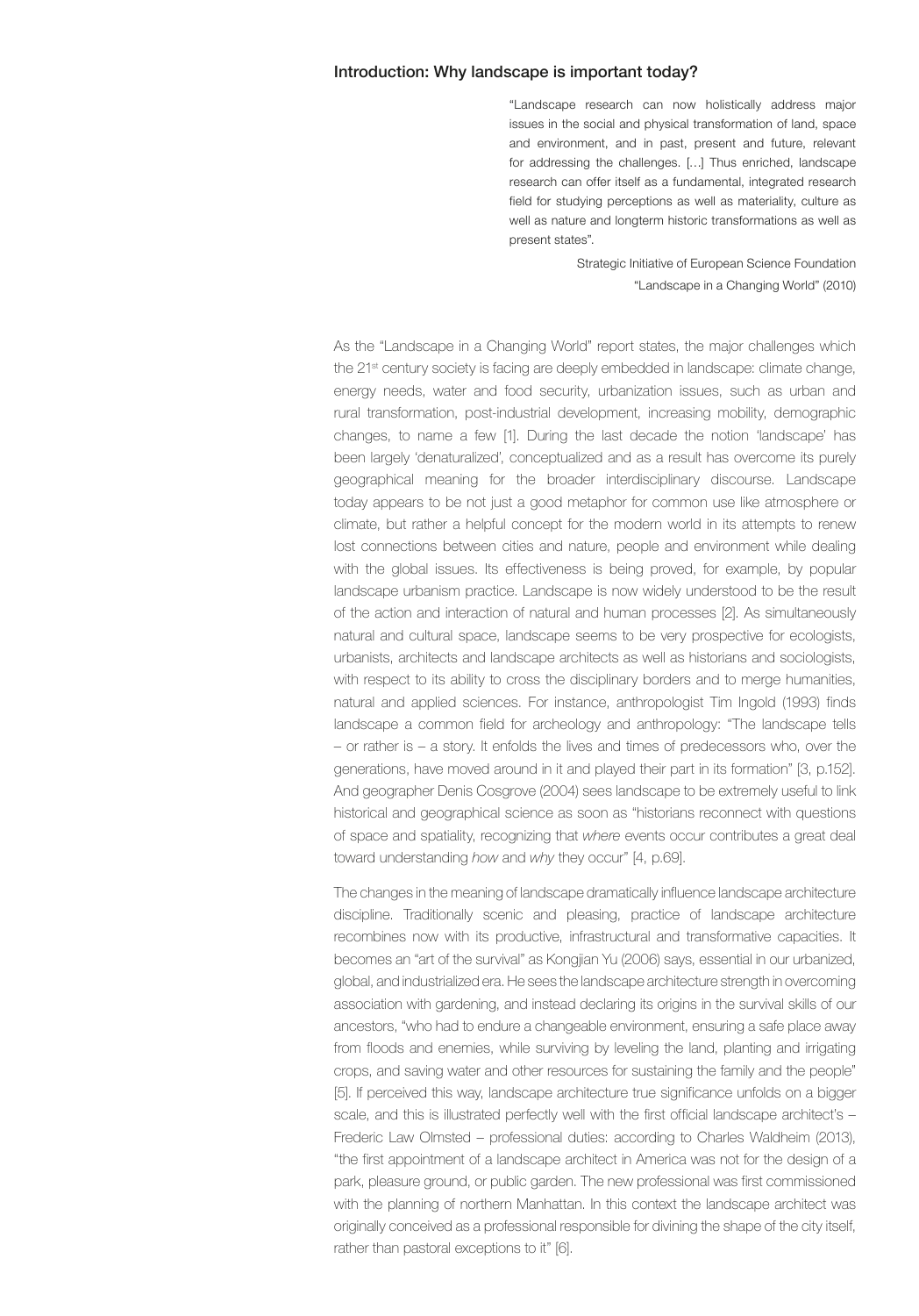ZARCH No. 7 | 2016 Perspectivas paisajísticas Landscape perspectives

### **ANNA VIAZOVSKA**

Dimensiones del paisaje a través de los lentes de la práctica de la infraestructura del paisaje Dimensions of landscape through the lens of landscape infrastructure practice

Landscape architects confront today the consequences of the years of industrial development and ecological degradation; they learn how to work on the big scales and with the complex processes. Post-industrial waterfronts development, river restoration and river basins management, planning for sea-level rise and stormwater flooding, biodiversity support, urban 'sprawl' and 'shrinking', and lots of other, are the important concerns of landscape architecture today, and the ability to deal with such challenges is the guarantee of the significant role the discipline is to play in forthcoming years.

The task of the current paper is to observe the approaches to the infrastructural aspect of landscape, which can be further used to find possibilities and develop methodologies of integration of landscape infrastructure in urban planning.

## Landscape infrastructure: facets of practice

Naturally, the kind of landscape practice with striking operational qualities needed a name to define and confirm itself. The suitable notion 'landscape infrastructure' was found. Its first widespread appearance happened on the same name symposium held at the University of Toronto in 2008. The basic points of the discussion were on the infrastructure as a key for a vibrant and functional city of 21st century, and on landscape as a "complex, instrumental system of essential services, resources, and processes that underpins contemporary urban economies and acts as a kind of performative hybrid infrastructure" [7]. The topic has been developing rapidly since then, and now there are a numerous papers, books, professional offices and educational studios, which focus on landscape infrastructure.

A word-combination 'landscape infrastructure', in fact, has a duplicate meaning. On the one hand, it is 'infrastructure as landscape' when "non-biologic, non-dynamic, and non-adaptive" material of city's infrastructure is considered a constructed landscape. On the other hand, landscape as "non-mechanical, non-linear and non-stable media of living systems" is acknowledged as infrastructure [8]. These approaches can be illustrated with a various projects, both historical and contemporary.

Engineering infrastructural systems of cities and regions, such as roads, railways, dams, pipelines, are built into urban environment and can represent themselves a type of artificial landscape. When they do not respond to certain basic processes of the site, ugly and degraded environments appear, such as spaces under the transport overpasses or along the railway routes. Otherwise, infrastructure can originate from local processes and conditions; can influence the emergence of connected urban tissue and activate new functions and activities. One of the most interesting examples of the kind Alex Wall (1999) refers to in his writing. He describes, that at the northern Paris there were territories with a radial planning structure that provided connections with a city center but almost entirely separated the 'sector' communities. In the mid-1990s, the Bureau des Paysages developed a project for a tangential boulevard and a trolley line with public spaces beaded on it, and Sunday markets located nearby. This has encouraged citizens from different communities to communicate more and thus has lessened the marginalization and segregation of certain ethnic groups: "the tramline is, literally, a link that provides a coherent system across an otherwise fragmented field. It comprises three series: the material of the surface; the vegetation structure of hedges, trees and plantings; and furnishings. Organized in different configurations, the families of surface, vegetation, and furnishings produce a contrapuntal effects in relation to the ugly irregularity of the surrounding fabric. The integrity and continuity of these elements produce not only an image of public space, but also the necessary environmental conditions to support public activities" [9, p. 240]. There are a lot of cases which aim is to interweave various and often conflicting processes and flows, systems and spaces, existent on site, into an active and functional constructed landscape that guarantees

216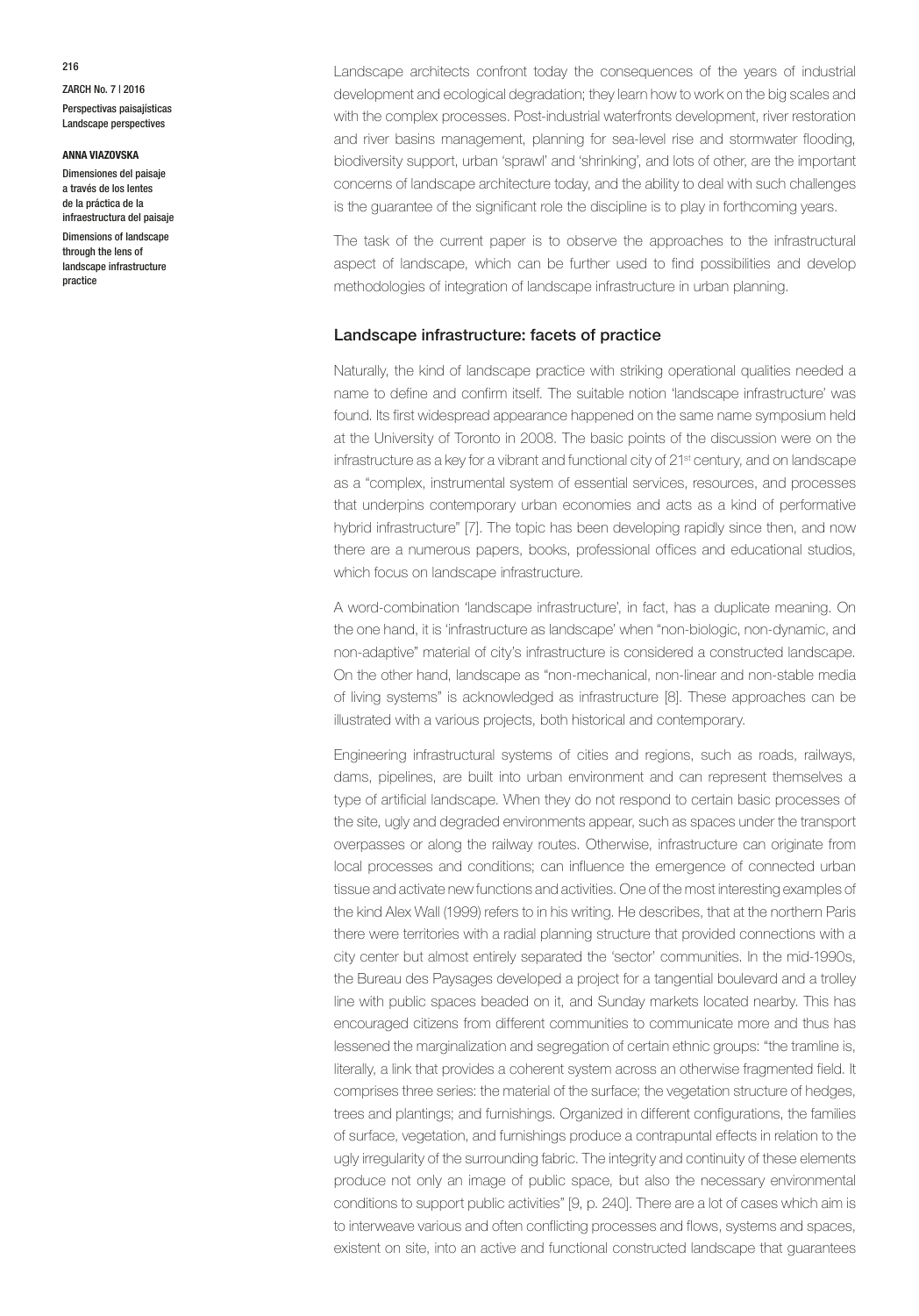

a) Queens Plaza, New York, by Margie Ruddick Landscape, 2011;

b) Buffalo Bayou Promenade, Houston, TX by SWA Group, 2006.

safety and allows interaction. For instance, project for the Queens Plaza in New York helped to transform typical 'non-place' in the middle of the tight transportation node, with a three subway lines and two elevated routes, into environment, friendly to pedestrians and bicyclists. Architects of Margie Ruddick Landscape has woven the threads of infrastructure, street, park, and neighborhood routes into complex hybrid whole with the porous boundaries so one can be directed into and through it via five or six different pathways [10].

The other example is the Buffalo Bayou Promenade in Houston, TX by SWA Group. It has successfully converted a derelict river valley under an urban freeway into a beautiful, comfortable public space and simultaneously a useful flood defense system. Moreover, the place itself was a physical edge that divided the midtown from downtown; a new park helped to activate the border zone, and created new 'crossborder' pedestrian connections as well.

There are also changes in the way of streets and roads are seen: not just as corridors for primarily vehicle movement, but as integrated spaces of publicity and commerce, that safeguard the movement and activity of different types of users. This practice is called 'streetscaping' which analogy to landscape gives understanding of a street as integrated environment with various types of processes and connections.

As for 'landscape as infrastructure' aspect of the phenomenon, evidently, the infrastructural capacity of landscape has been known and used for centuries. There are dozens examples worldwide: Egyptian 'basin irrigation' systems, Asian terraced landscapes, Dutch polders, Mexican chinampas – flowing agrarian islands – to name a few. In Ancient Egypt to support the agrarian productivity and land fertility the 'basin irrigation' was used. It was spatially complex system of dams and canals which made a little pressure on the environment because worked in accordance to the natural hydrological cycles. Just before the annual flooding, workers dug series of short canals through the high Nile's banks to let the water flow to basins, from which it was directed to agrarian fields. When silt, the best Egyptian fertilizer, accumulated on the ground, water has been directed back to the river washing the salt out of the soil on her way. Silt which was covering the land held moisture long enough for the crops to grow up. Agrarian production was quite effective even at the times of political decay in Egypt, and the infrastructural landscape operated properly until the middle 19th century when the Aswan Dam was constructed.

The other example is man-made terraced landscapes on steep slopes of the mountain hills in South-Eastern Asia – China, India, The Philippines, and Vietnam. Terraces effectively retain rain water providing appropriate conditions for rice to grow. Besides, terraced landscape regulates the surface flow and prevents landslides. The most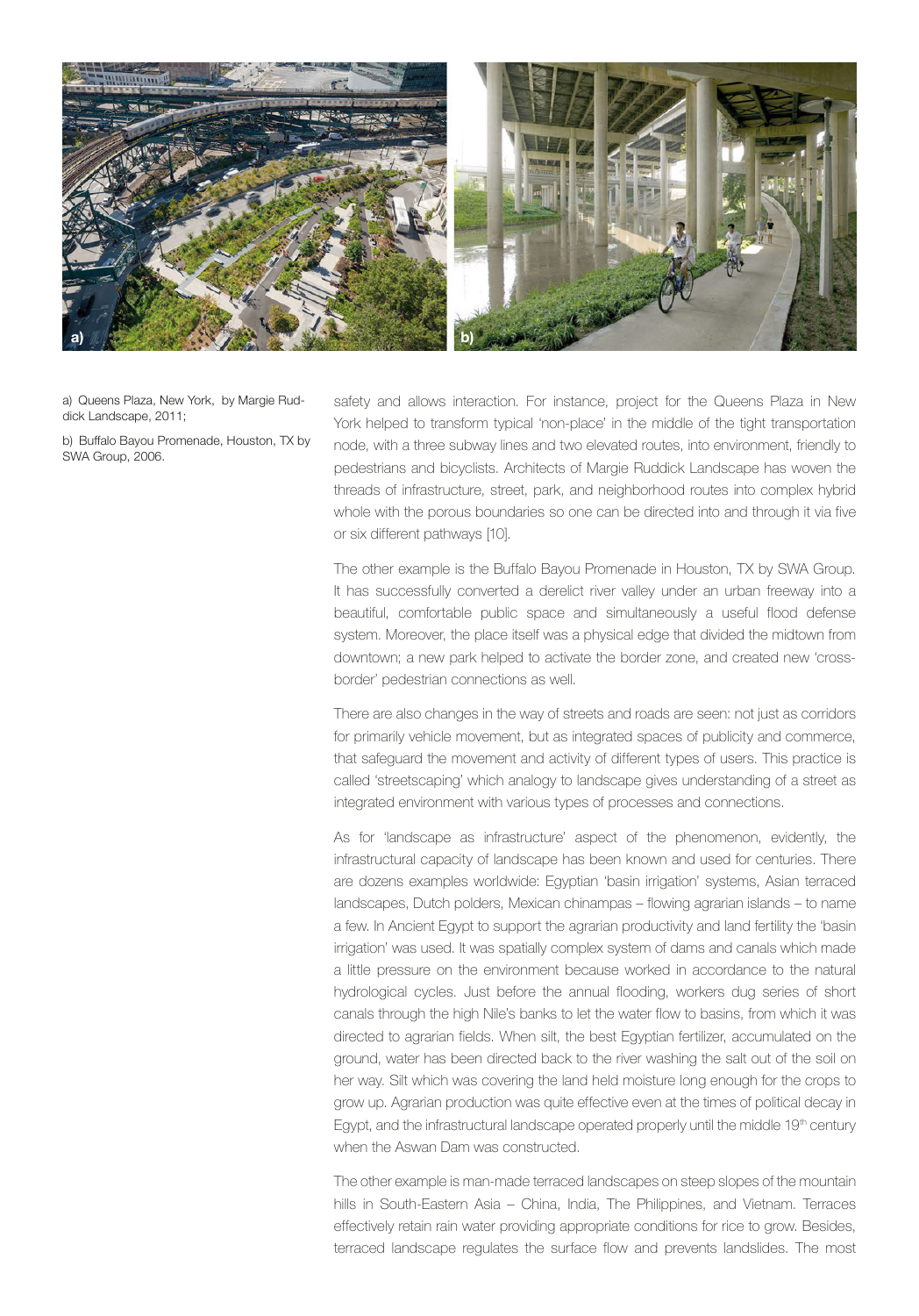

a) terraced rice fields in Thailand;

b) polder landscape of the Netherlands, photo by Edward Burtynsky, 2011.

known European example, Dutch polders are the basic spatial form and *genius loci*  of the national territory. They are a visible result of a collaboration of man and nature, based on understanding of natural processes, and on ability to direct and manage those processes. Till now Dutchmen are very sensitive to environmental changes that can threaten safety of their land, such as climate changes, sea level rise and anomalous rains and draughts. To be prepared to possible futures, Dutch government have implemented the national planning strategy of accurate 'de-polderization' named "Room for the River". Its purpose is in creating an effective flood defense, while using soft landscape methods: creating natural floodplains, reservoirs, islands and additional channels to hold water.

To sum up, the historical man-made infrastructural landscape operated as irrigation, flood protection, and food production systems; they contributed into local economy and influenced the formation of cultural and national identity. In order to create an infrastructural landscape, man has collaborated with nature; instead of conquering, he has carefully constructed it. Natural resources, processes and cycles, such as seasonal raining and flooding and special local conditions were taken into account and used for the good of the economies and people. As a result, infrastructural performance of landscape becomes distinctive cultural feature and a basis for local identity, *genius loci* and, in some cases, organizational matrix for a future planning structure. These principals are important now, when humanity is awakening after the 'man over nature' period, and is looking for setting harmonic relations with the environment.

# Three dimensions of 'landscape'

Landscape infrastructure projects represent an apparent shift in 'landscape' meaning which is also evident in broader disciplinary context. It has not been a while, since landscape was basically interpreted both geographically as a natural earth's surface defined by the specific combination of relief, climate, soils, flora and fauna, and pictorially as a view of the land, generally countryside, as well as the artistic representation of that view. Scenic meaning of landscape originates from English landscape painting focused on depicting a visually appealing lands. This genre was extremely popular among the landlords who sought to record their freshly assumed property, as the land market was replacing the feudal rights at the dawn of the capitalistic era [4, p.61]. And it wasn't until the last two decades, when the almost forgotten roots of 'landscape' term were recovered thankfully to the work of prominent researchers, J.B. Jackson (1984), K. Olwig (1996, 2002), D. Cosgrove (2004), A.J. Adams (1994) and others. The evolution of landscape notion is truly fascinating. Originally holding strong legal and territorial senses, German word *landshaft* is still used for indication of the particular lands in Northern Europe. Olwig (1996) admits that Dutch administrative territory of a *landskaber* differed from the other lands called *amter* because of its more independent development in relation to the other districts and internally, because the population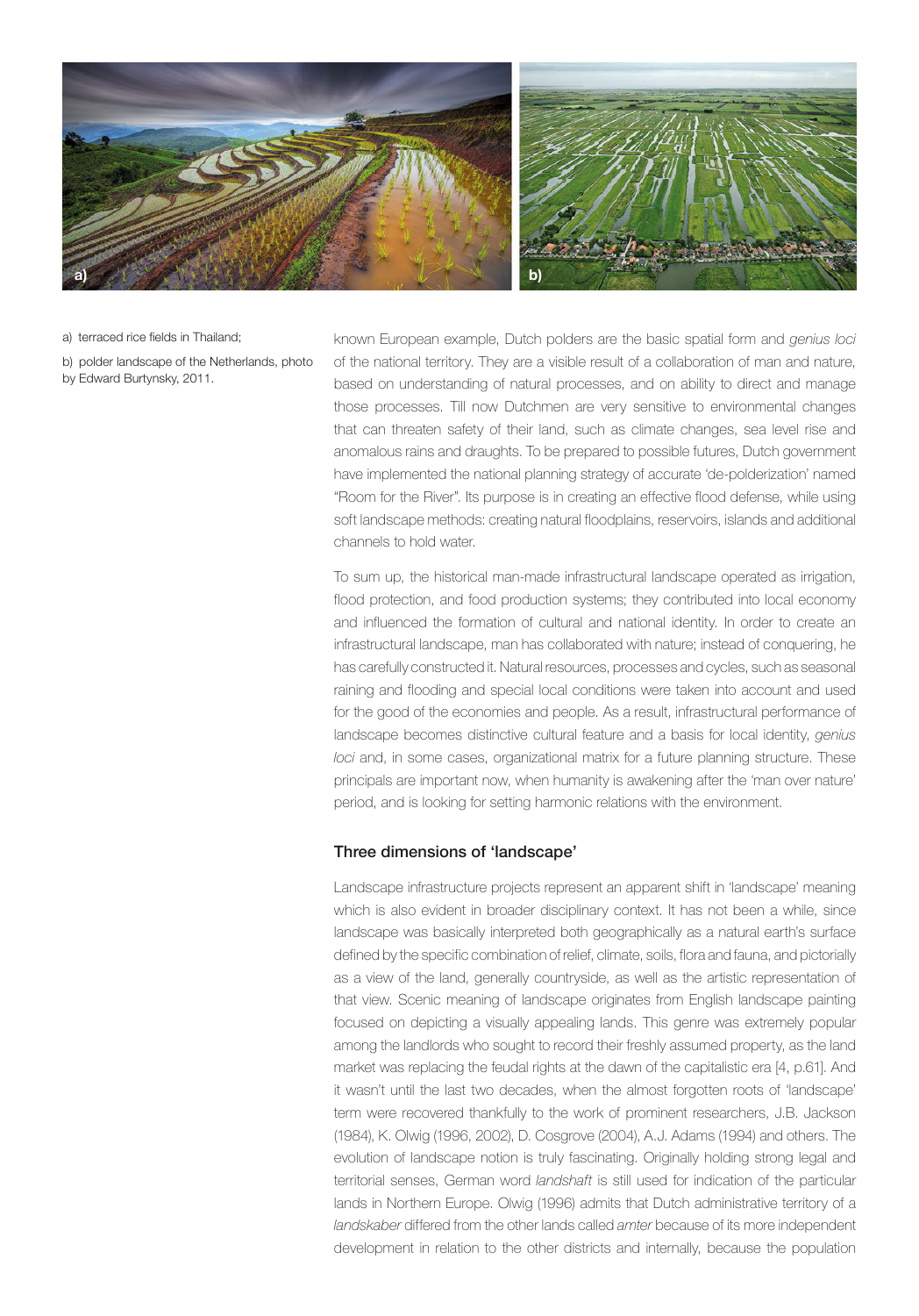

One spot of the 'Room for the River' program: waterfront of river Waal in Nijmegen city. The existing dike is to be moved 350 m inland; an ancillary channel is to be dug in order to give the river more room which will create an elongated island.

possessed a greater right to self-determination and to participation in the judicial process and in government [8, p. 631]. The explanation of such a deep rooting on a certain territories Cosgrove and Olwig find in the geographical position of these lands. Low lying territories, marshes, bogs and islands particularly on the border of the Danish kingdom and the German states have been "marginal to the interests of monarchs and aristocrats whose wealth and power depended upon the control, ownership and taxation of more fertile and accessible territories" [4, p.60]. Consequently, the favorable conditions for strengthening the local autonomies emerged. By example of the Netherlands, A.J. Adams explains the important processes that occurred. On those territories, the peasants who possessed the land they worked on as a class numerically exceeded the number of the nobility, the church and the urban bourgeoisie. The inhabitants owned the land because no one from outside wanted it, thus the extensive feudal system of attaching peasants to the land and to the noble masters has not emerged. The land was a product of a life and a common work of its people. The borders of the 'land' were defined by the customary law, the set of customs and traditions that were accumulated through the ages; each of those was the result of the slow adaptation to the place, to its local topography, weather and soil and to the people. "No group sets out to create a landscape – J.B. Jackson admits – what it sets out to do is to create a community and the landscape as its visible manifestation is simply the by-product of people working and living" [12, p.12]. It has logically led to the visual distinction of one landscape from another, but the scenic aspect by no means was defining for the 'landscape' in the original German sense [4, p. 60-61]. It happened exactly in the Northern Europe, particularly on the lands of Flanders and Holland, where local landscape gave a start to the genre of painting. The object of the Northern European landscape art was landscape in its full original sense which was so much more than simply scenery. As Olwig writes, "landscape was imbued with meanings, etched by custom in the land, that were at the heart of the major political, legal and cultural issues of the time. It was at the center of the process by which members of the non-noble estates of emerging national bodies sought to establish cultural identities as active, politically engaged and patriotic citizens" [11, p. 635]. The more detailed observation on this point is given in A.J. Adams (1994) writing. What is critical is that 'imported' to England, genre has lost its inherent symbolic meaning. The key transformation of the notion's sense, that influenced its further use, happened. Landscape instead of the cultural and territorial construction, where community and the land they cultivated created the integrated unity, became a visually appealing countryside view perceived from a distance. Hence, people and the result of their work were separated from landscape. For a long time since, 'human component' has been recognized an external factor that changed landscape's 'natural' state and not an organic part of it. At least this viewpoint is true for the Soviet geographical tradition, which is rather influential on the Post-Soviet territories, including Ukraine. Interesting that in the mid-19<sup>th</sup> century in the Russian Empire when the landscape studies within geography were developing, description of landscape was more or less close to its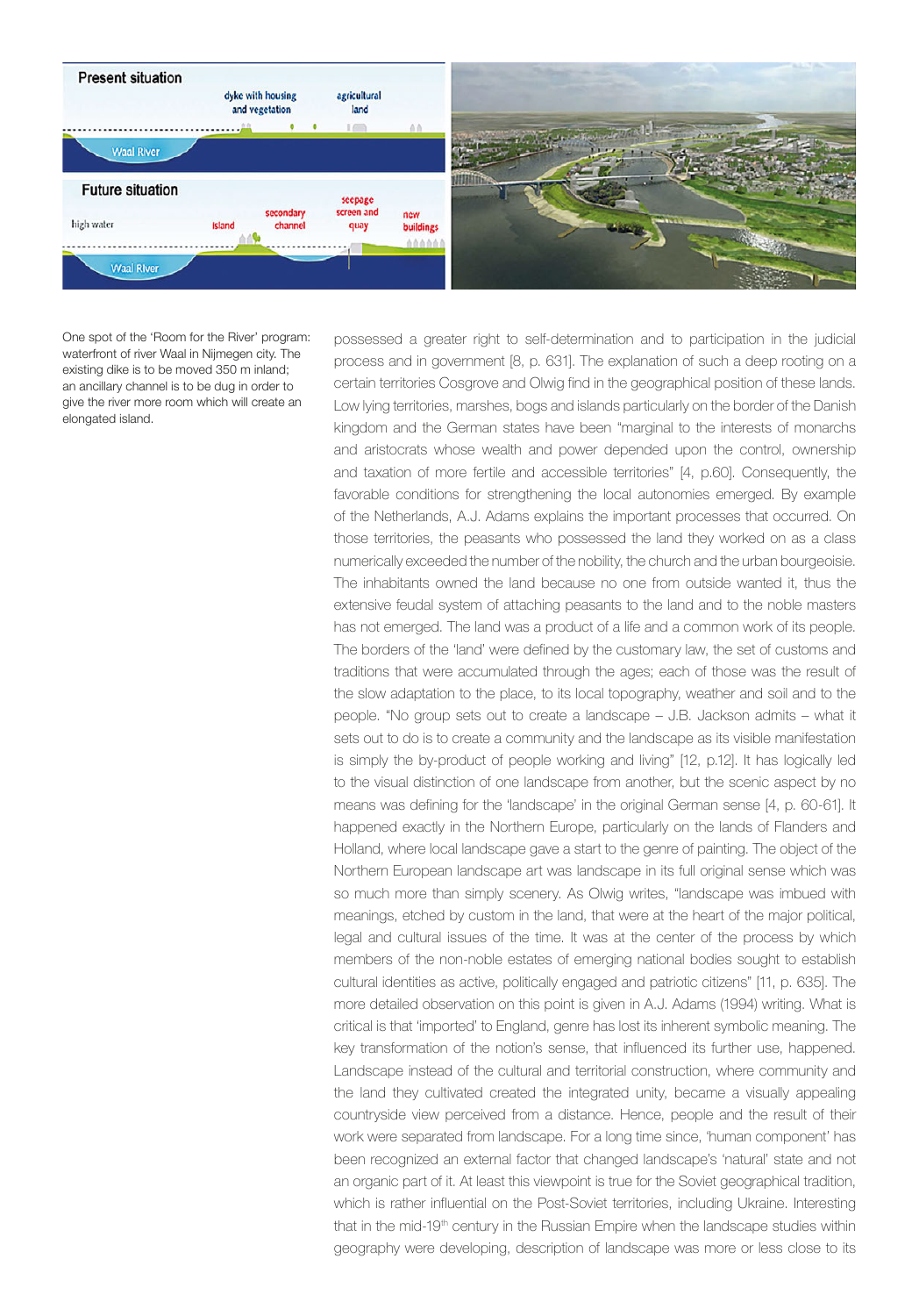ZARCH No. 7 | 2016 Perspectivas paisajísticas Landscape perspectives

### **ANNA VIAZOVSKA**

Dimensiones del paisaje a través de los lentes de la práctica de la infraestructura del paisaje Dimensions of landscape through the lens of landscape infrastructure practice

original meaning. Scientists V. Dokuchaev and L. Berg acknowledged landscape as an inseparable unity of society and nature where the character of relief, climate, flora and fauna, inhabitants and their culture were a one harmonic whole. However, after geographical science split up into physical and economic, such definition stayed in usage only by marginal school of 'joint geography' whose representatives found it inexpedient to consider the society only as an external factor that influences nature, because the man is a part of nature and cannot overcome its scopes. While changing nature, man is changing. Humanity was considered not only the side in 'nature-culture' relationship, but the result of it as well. The last years' critique of the dualistic thinking explored by Karl Benediktsson (2007) destabilizes the 'naturalness' of nature and draws out its intricate sociality, and Denis Cosgrove (2004) acknowledges as well the capacity of landscape to 'naturalize' what is deeply cultural. Therefore, nature-culture or urban-rural contradictions, as well as many others, are seem to become ineffective or even destructive in postmodern times.

Anyway, the consequences of 'separation' of men from landscape are still very well evident in urban planning. There is a quite common opinion that vegetated places in the city with water and picturesque relief are 'landscapes', and the built environments are nothing of the kind. This contradiction complicates the setting of contacts between ecology and urban planning. It is necessary to recognize the man and the physical products of his cultural and economic activity to be a natural part of landscape in order to comprehend the integrity of urban tissue and its intrinsic connections with the broader environment. "Landscape is not a natural feature of the environment but a synthetic space, a man-made system of spaces, superimposed on the face of the land", as J.B. Jackson writes [12, p.8].

All environments are landscapes with a different balance of anthropogenic and natural components; cities are the same landscapes as countryside or natural reserves. This statement is one of the standpoints of landscape urbanism theory. Today we do not see a city as an object with definitive measures, like the city in middle-ages; we see a complex urban reality, characterized by horizontal sprawl and rapid change, and by the processes of deindustrialization, decentralization, decreasing urban density and automobilization, as Charles Waldheim (2006) points out [14]. Thus there is a need in new planning approaches and they are found today in a landscape concept.

The spatial integrity, 'totality' is one of the quite common ideas of landscape today, but not the only one. The other side, useful in urban planning today, is the landscape's dynamic qualities – the ability to change and evolve over time. "Landscape in a changing world" report admits that landscape is dynamic, living and changeable; its development is a social process as well as a result of the long-term natural and human processes of the past. Tim Ingold writes: "landscape is never complete, neither 'built' nor 'unbuilt', it is perpetually under construction" [3, p. 162]. So the landscape urbanism idea of 'open-endness' which proposes the constant process as a result of the planning work can be more easily accepted by landscape architects as they used to deal with the living matter that changes over time. Uncertainty or vagueness is typically landscape feature, it shows that there is always something unknown, unexpected and mysterious hidden, that largely influences its esthetic qualities. Changeability of landscape is a result of the existent processes that create its physical structure. Current tendencies in landscape planning disciplines are quite focused on examining, using and managing of such processes. For instance, in projects of 'structured ecologies', as Chris Reed (2010) calls it, architects work directly with the processes of dynamic ecologies, explore the mechanisms of "how the plants grow, behave, and adapt; the performance requirements of wildlife habitats; the movement and dynamics of the various waters present in a landscape" [13, p. 326].

220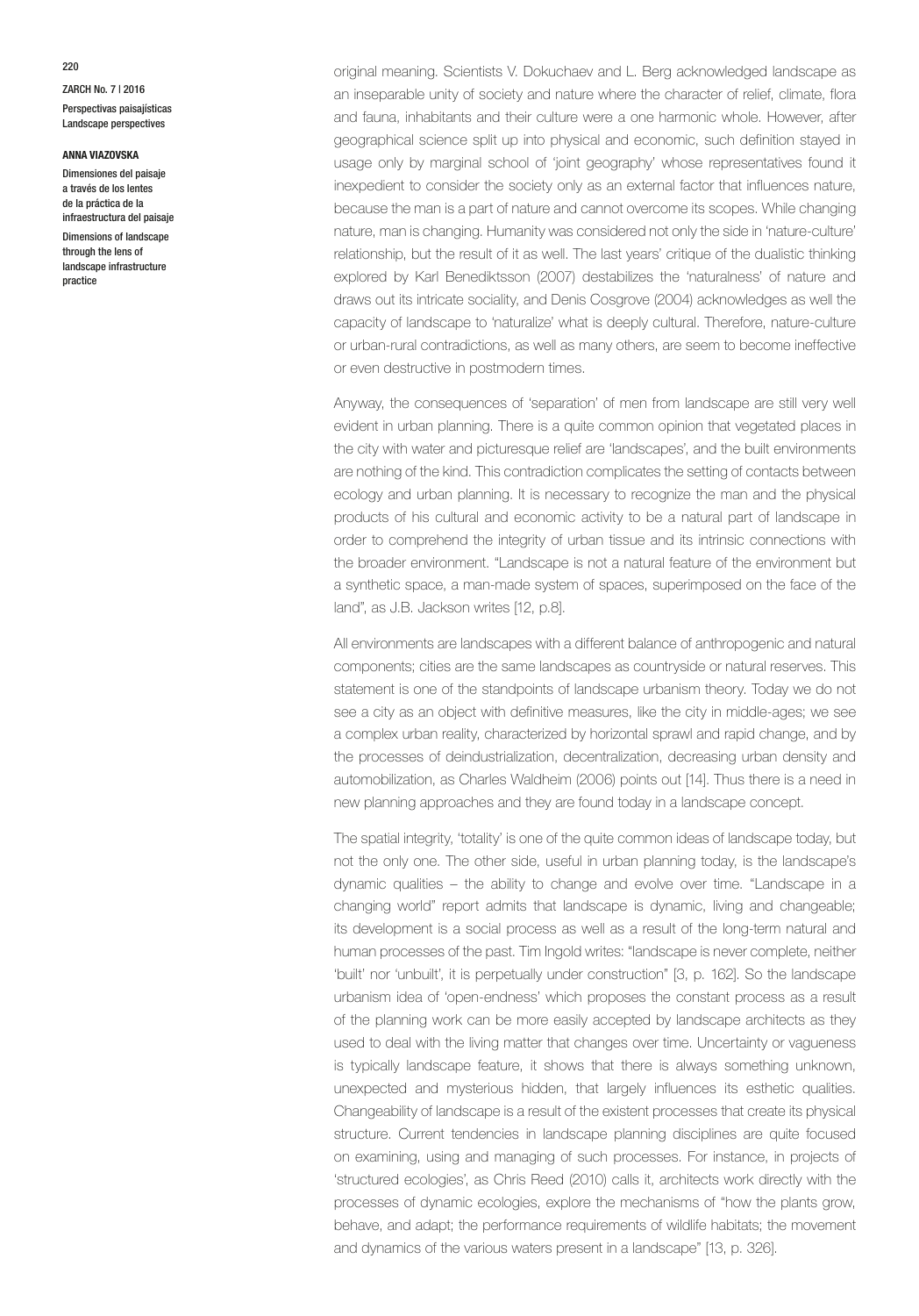

a) new skyscrapers proposed for New York are attached to the Central Park;

b) elevated park High Line by Field Operations and Diller Scofidio+Renfro attracted numerous new developments.

Besides, when talking of changeability of landscape we must also assume its strong catalytic influence on the development of surrounding territories. It's a well-known acupunctural effect when a local regeneration or a creation of amenity can starts the wave of positive alterations nearby. The historical example is a New-York Central Park. At the beginning of its construction the surrounding territory has been a complete bog far out of the city borders, but in a very short time became the most vibrant and expensive land at the heart of the fast growing metropolis. Central Park continues to attract the luxury super high-rise development, the fact of which has a strong public resonance though, because of the threat of overshadowing the park territory.

A more positive example is the High Line Park that provoked fast development of a post-industrial downtown of New York, as well as assisted for public connections and local neighborhood well-being. The construction of rather numerous units for housing and hotels, as a result of the transformation of the derelict site and emerged strong public popularity, appears to be an appealing model for a city development in the times of economic downturn that a lot of municipalities struggle to implement.

Third important feature of landscape lays in its productivity. The ability for productive functioning is drawing attention of the architects today. Productive landscapes are much more self-organized and able to sustain their development than traditional landscapes with picturesque compositions but whose beauty is largely dependent on human maintenance. Useful products of such landscapes vary from classical agriculture to water, soil and air cleaning, improving of biodiversity and formation of ecosystems. Besides, James Corner (2006) admits that productivity can be poetic as well as pragmatic, when assisting the new esthetic effects for the emergence of sensory and meaningful environment [15]. Productive landscape is the most commonly understood as an open space that functions in economically and ecologically effective way. In Wageningen University in the Netherlands there is a studio of landscape machines which is a result of the lasting interest of students in making projects and conceptualizations of the living landscapes with the productive qualities. Landscape machines according to Paul Roncken (2011) are experimental projects that combine the characteristics of a 'machine' (predictable, product-oriented, and effective) and of an ecosystem: "they must be referred to as machines because of their productivity, yet they are neither machines with fixed parts that only produce one thing repetitively nor are they made of metals and plastics and suchlike materials. They are made of landscape features and are driven by landscape processes, and in the meantime they produce a multitude of food products, natural biotopes, clean air, and soil and so on. They might resemble parts of the Dutch landscape, which could be considered a giant laboratory to test various interventions that relate to the control of water" [16, p.72].

The idea of landscape as an integrated, evolving and productive space corresponds with another landscape urbanism cornerstone: the declared shift from closed object to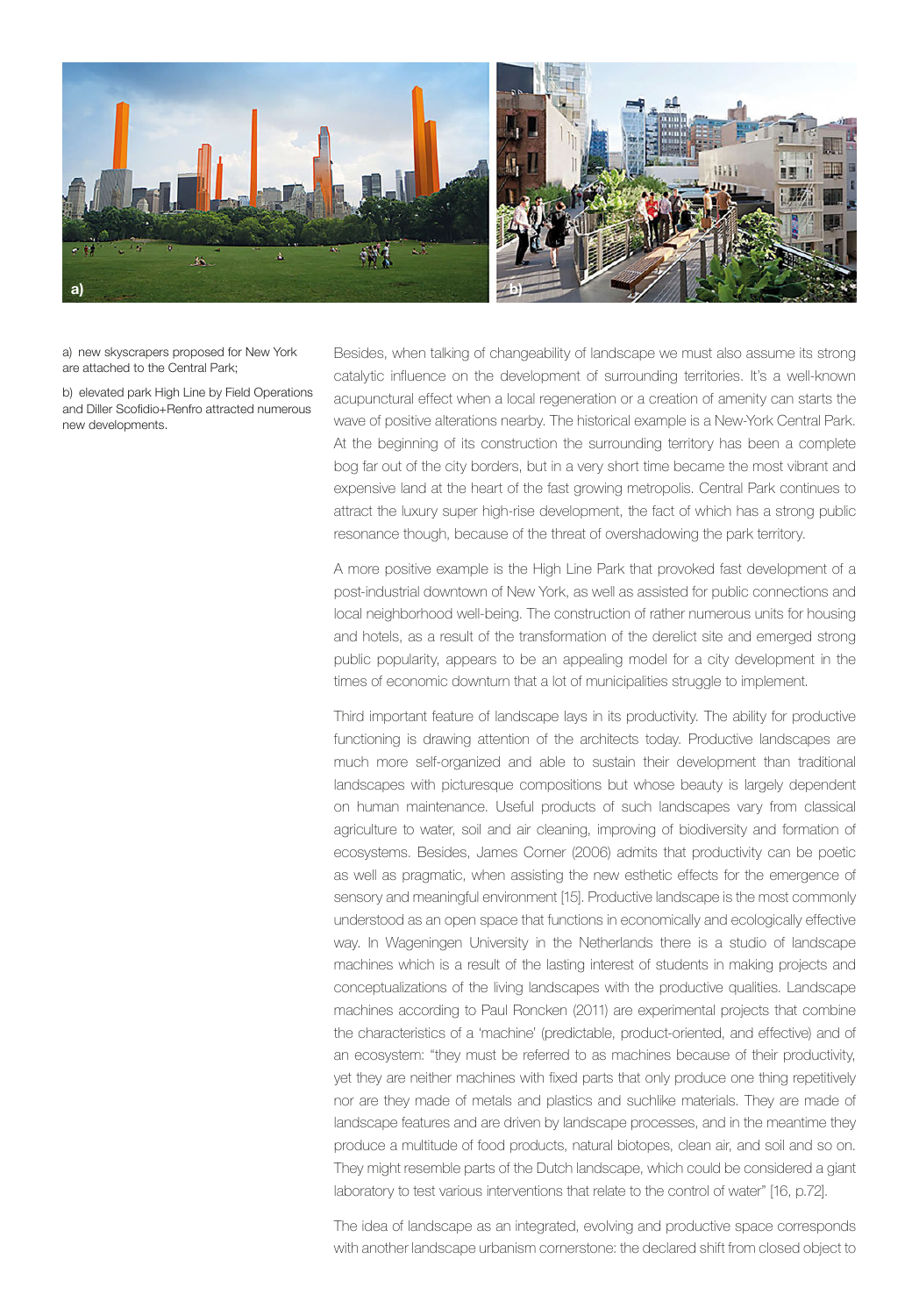ZARCH No. 7 | 2016 Perspectivas paisajísticas Landscape perspectives

#### **ANNA VIAZOVSKA**

Dimensiones del paisaje a través de los lentes de la práctica de la infraestructura del paisaje Dimensions of landscape through the lens of landscape infrastructure practice

fields or 'places' that are fragments of the urban environment, dynamic and dependent on natural and social processes. It can be also referred to as an infrastructure.

# Conclusion

Though the distinction between 'landscape as infrastructure' and 'infrastructure as landscape' in some cases can be ephemeral, is it still possible to generalize character features in both facets of landscape infrastructure practice. 'Infrastructure as landscape' stands out as a part of the broader concept for 'city as landscape', which puts landscape model as more appropriate to understand a postmodern city than built form model. Tim Turner writes; "in these plural times, the day of the singular town plan has surely passed away. The city of the future will be an infinite series of landscapes: psychological and physical, urban and rural, flowing apart and together" [17, p.v]. Thus, 'infrastructure as landscape' projects drive the development of methodology, instruments and techniques for landscape model of planning, while 'landscape as infrastructure' projects are more about the traditional objects of landscape planning such as parks or plazas but always with operational, active, productive functions. These qualities present them as multifunctional infrastructure, simultaneously engineering – for flood defense or stormwater management; ecological, which enhances biodiversity and ecosystem development, enables the river functioning in a natural way, etc.; social – for the urban environment quality and to make visible the natural processes and flows, which are usually hidden under in pipes, under the ground, and out of city. If 'infrastructure as landscape' struggle to connect existing fragmented territory, look for the harmonic operation of diverse processes and users, and develops new methods and approaches to do so, when 'landscape as infrastructure' seem to be more about creating new planning patterns and typologies. There are blue-green infrastructures and ecological networks that provide the ecological stability and connectivity, and have a great potential to regulate city development. There are beautiful landscapes on top of landfills that 'digest' the traces of human consumption; public orchards and gardens; flood parks and constructed wetlands, stormwater boulevards, water squares and rain gardens. They vary in scale and type of functioning, whether their purpose is to gather, transfer, retain or filter stormwater runoff; to revitalize river valley or clean soil; to provide food safety or flood defense; or even to give a way to more deep planning integration in order to achieve a new type of urban environment: flexible through time, resilient to change.

### **Bibliography**

- 1. Landscape in a Changing World: Bridging Divides, Integrating Disciplines, Serving Society. Science Policy Briefing. European Science Foundation, October 2010
- 2. European Landscape Convention. Florence, 2000
- 3. Ingold, Tim. "The temporality of the landscape" in World Archaeology Vol. 25, no. 2, 1993. Pp.152-174
- 4. Cosgrove, Denis. "Landscape and Landshaft" in GHI Bulletin No. 35, Fall 2004. Pp. 57–71
- 5. Kongjian Yu. "The Art of Survival: Positioning Landscape Architecture in the New Era". The Keynote Speech at the 2006 ASLA Annual Meeting and 43rd IFLA World Congress, Minneapolis, USA, October 7, 2006.
- 6. Waldheim Charles. "Landscape as Architecture" in Harvard Design Magazine No 36, 2013. Pp. 17-20.
- 7. Landscape Infrastructures. Emerging Practices, Paradigms & Technologies Reshaping the Contemporary Urban Landscape [Digital resource]. Mode of access: https://www.asla.org/2010awards/623.html
- 8. Bélanger Pierre. "Is landscape infrastructure?" in Is Landscape...?: Essays on the Identity of Landscape, edited by G. Dohery & Ch. Waldheim. New York: Routledge, 2016. Pp. 190 – 227

222